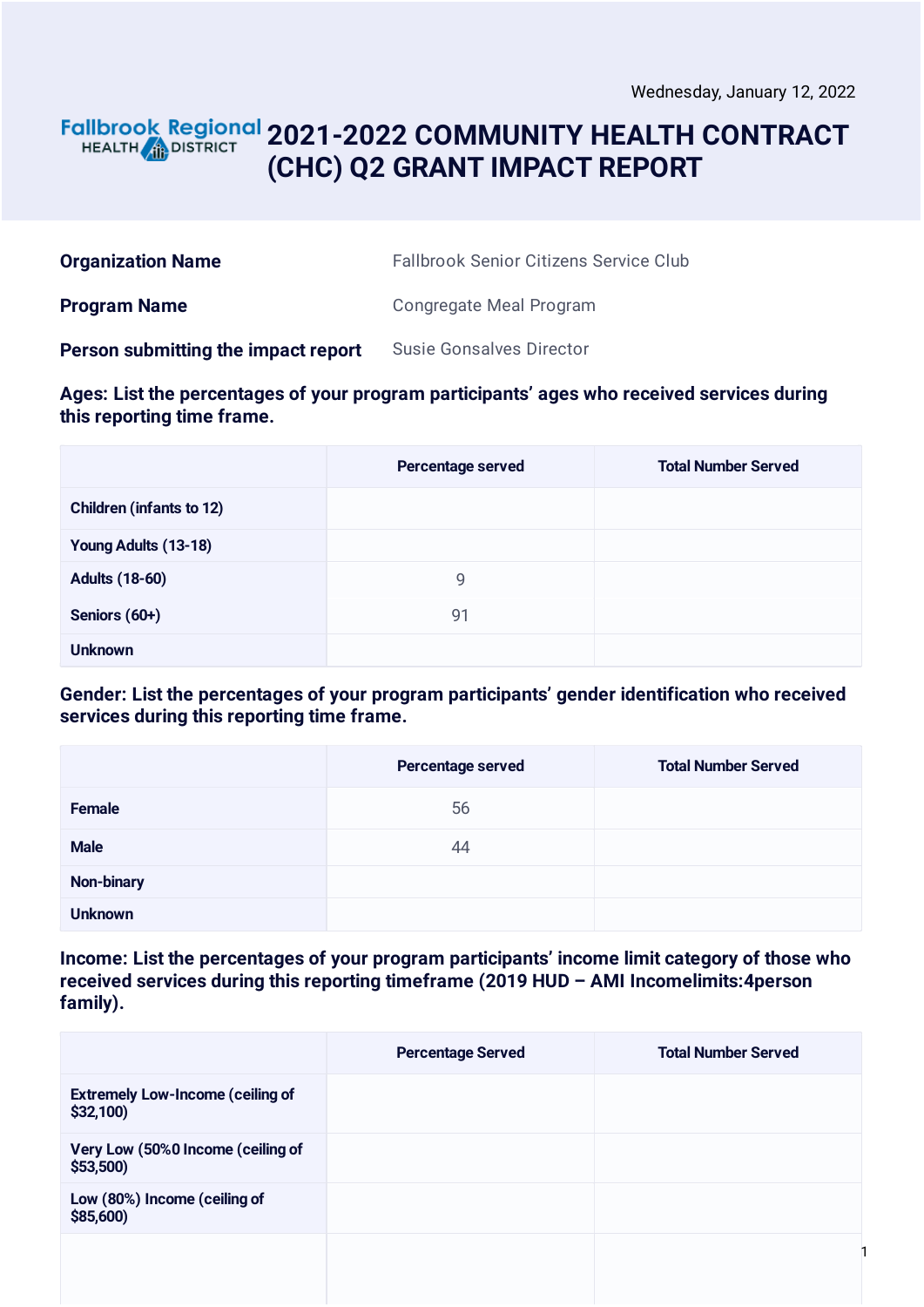|                                  | <b>Percentage Served</b> | <b>Total Number Served</b> |
|----------------------------------|--------------------------|----------------------------|
| <b>Higher than listed limits</b> |                          |                            |
| <b>Unknown</b>                   | 100                      |                            |

**How many District residents directly benefited (participant/client)from this program:** 152

# **GOALS & OBJECTIVES**

#### **Goal 1 & Objectives: From your application, please provide your measurable outcomes for each of your stated objectives.**

Goal 1 Statement: The primary goal of the Congregate Meal Program is to alleviate food insecurity by providing hot, freshly prepared nutritious meals daily to as many seniors as possible in the greater Fallbrook area, who otherwise would not have regular access to such meals.

To meet the stated goal, The Fallbrook Senior Center has provided approximately 30 meals each day, five days a week, at no cost to seniors (60+), in a Congregate setting to encourage socialization. Meals provided were substantial, hot and nutritious, meeting the strict dietary guidelines established by the San Diego County AIS and based on the specific nutritional needs of seniors. Menu plans, food preparation, and meal service successfully passed all the San Diego County inspections conducted during the 2nd quarter thus ensuring that all clients served received one third of their daily nutritional needs. During the second quarter we served 2,245 meals to seniors and 152 residents of the Health District directly benefited from the Congregate Meal Program

#### **Goal 2 & Objectives: From your application, please provide your measurable outcomes for each of your stated objectives.**

N/A

# **PARTICIPANT SUCCESS STORY**

#### **Participant Success Story:**

The lunch program helps me in at least 2 major ways:

1. Balanced nutritional meals to maintain health

2. Companionable conversation to keep our emotional lives stable. Plus-the sharing of news items to keep us up to date and aware

Nancy C.

Thank you so much for the food and drinks. This is my only meal for the day. I can't afford any more food for me. This is a blessing. Thank you so much. Anonymous

Your service is greatly appreciated. Great servants, tasty food, satisfying. Charles H.

#### **Participant Success Story:**



# **ACKNOWLEDGEMENT**